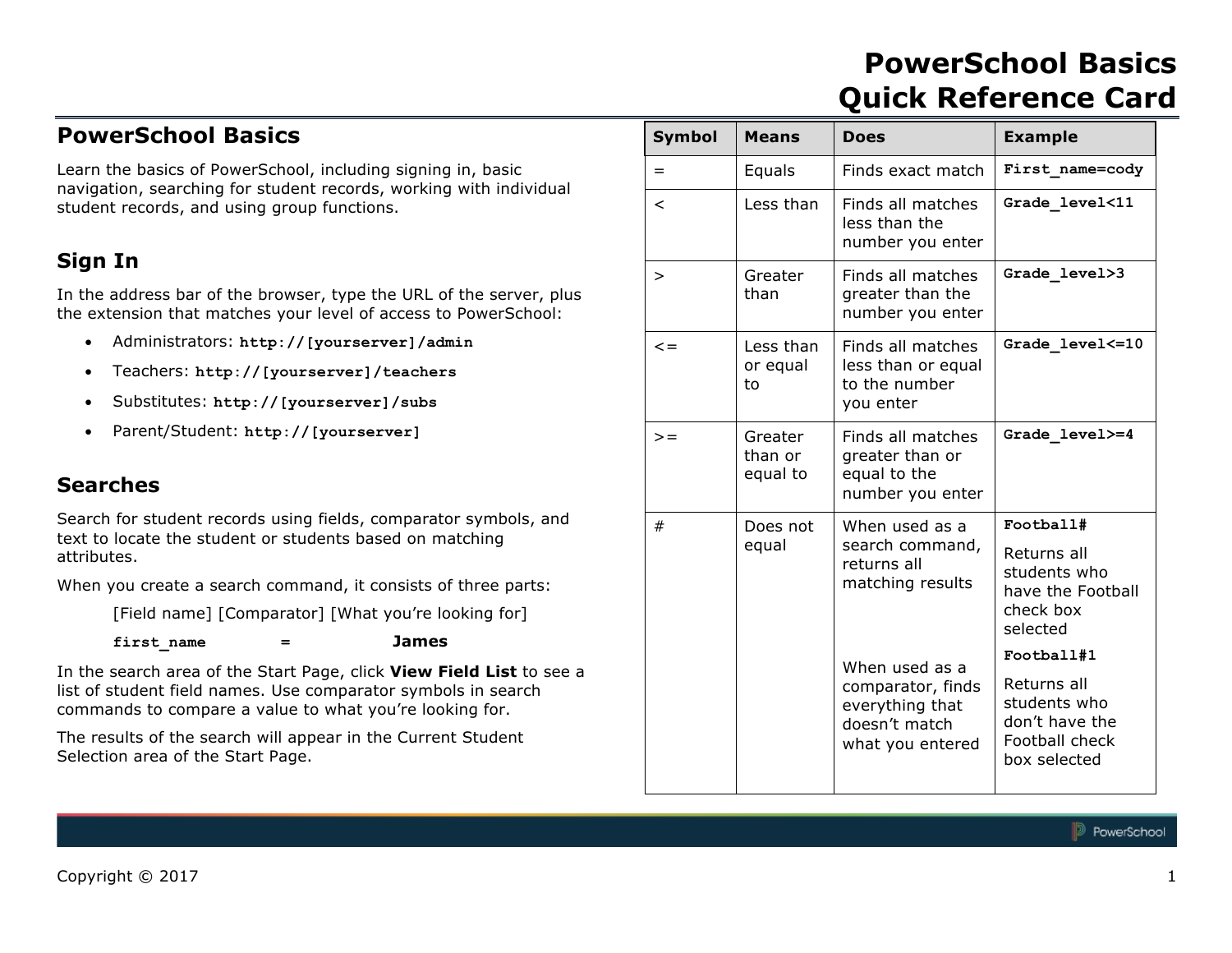# **PowerSchool Basics**

| <b>Symbol</b> | <b>Means</b>                                            | <b>Does</b>                                                                          | <b>Example</b>                                                                                 |
|---------------|---------------------------------------------------------|--------------------------------------------------------------------------------------|------------------------------------------------------------------------------------------------|
| in            | One of<br>these<br>values is<br>present in<br>the field | Finds all matches<br>that contain one<br>of the items you<br>entered                 | Last name in<br>smith, jones                                                                   |
| Contains      | Value is<br>contained<br>in the<br>field                | Finds all matches<br>where what<br>you're looking for<br>is anywhere in the<br>field | Street contains<br>maple                                                                       |
| !contain      | Value is<br>not<br>contained<br>in the<br>field         | Excludes matches<br>to what you typed                                                | Street !contain<br>maple                                                                       |
| @             | Wildcard                                                | Fills in unknown<br>information in the<br>search                                     | last name=@ski<br>Finds any student<br>whose last name<br>ends with "ski,"<br>such as Kowalski |

## **Useful Search Commands**

Other commands can be added to a search to look for student status information.

| Command           | Use                              |
|-------------------|----------------------------------|
| alert medical#    | For students with medical alerts |
| /enroll status=-1 | For preregistered students       |
| enroll status=0   | For active students only         |
| /enroll status#0  | For any student who isn't active |

| Command          | Use                                                                                                    |  |
|------------------|--------------------------------------------------------------------------------------------------------|--|
| /enroll status=1 | For inactive students only                                                                             |  |
| /enroll status=2 | For transferred-out students                                                                           |  |
| /enroll status=3 | For graduated students                                                                                 |  |
| /enroll status=4 | For historical grades imported for students<br>who were never active in the PowerSchool<br>application |  |
| mother contains  | For mothers who have hyphenated names                                                                  |  |

## **Compound Searches**

Use a compound search to combine two or more searches into one and perform multiple searches simultaneously. Separate the search commands with a semicolon (;), which means "and."

Example: **grade\_level=9;street contains Maple**

## **Advanced Searches**

Use the Advanced search options to refine, add, or subtract from the search results. When you check **Advanced** on the Start Page, you separate the search results from the current selection. You are verifying that the search worked before making the students the current selection.

- 1. On the Start Page, select a grade level
- 2. Check **Advanced**
- 3. In the search field, delete the search command and enter **football#**
- 4. Press **Enter**

You should have two different groups of students in the results area.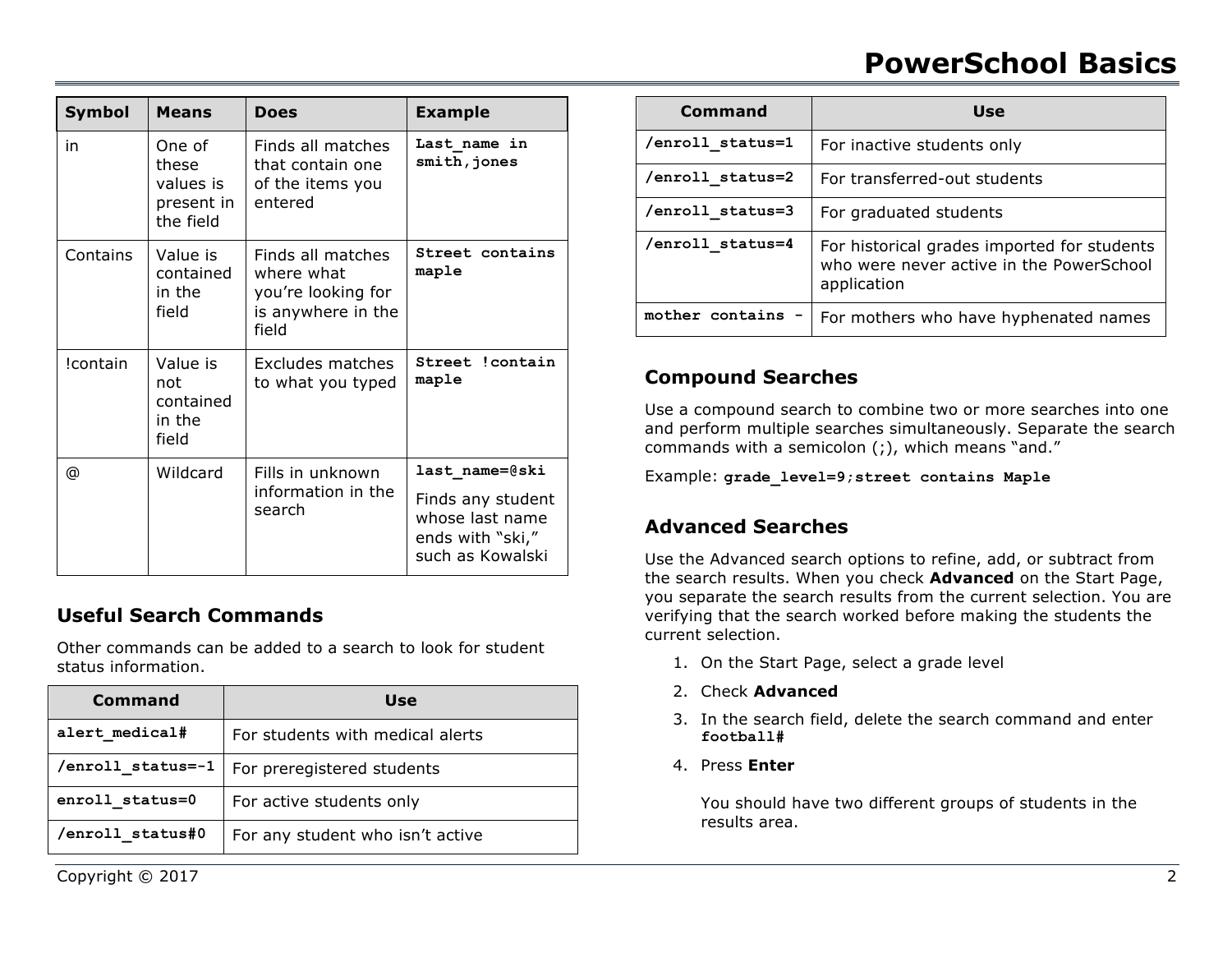- 5. Click **Within** to find the students who are listed in both the current selection and the search results, and make those students the current selection
- 6. Click **Add** to add the football players to the current selection of students
- 7. Click **Subtract** to find the students who are listed in both areas, and remove them from the current selection
- 8. Click **Set** to make the football players the current selection and replace the original current selection

# **Selections by Hand**

Once you've selected a group of students, select individual students for a more defined sub-group.

- 1. Below the current selection, click **Select By Hand**
- 2. Clear the Student column header check box
- 3. Select the students you want in the group
- 4. Click **Update Selection**

The students you selected are now the current selection.

## **Stored Searches**

Create a stored search when you know you're going to run the same set of search commands routinely.

- 1. On the Start Page, click **Stored Searches**
- 2. Click **New**
- 3. Give the search a descriptive name
- 4. In the Search instructions box, enter the search commands

For compound searches, enter one command per line.

5. Click **Submit**

6. Click **Run Search** to verify that you entered the search correctly

# **Search Codes**

Use search codes in the first part of a search command. Place a search code in the same position as a PowerSchool field. Also, on the Start Page, click **View Field List** and scroll to the bottom of the field list to see a list of the available search codes.

| <b>Search Code</b>          | <b>Does</b>                                                                                        | <b>Example</b>                                                           |
|-----------------------------|----------------------------------------------------------------------------------------------------|--------------------------------------------------------------------------|
| *birthday                   | Finds students<br>whose birthdays<br>are today, on a<br>certain date, or<br>in a specific<br>range | *birthday=today<br>*birthday=4/1<br>*birthday>=4/1;<br>*birthday <= 4/30 |
| *as of                      | Finds students<br>who were active<br>on the specified<br>date                                      | *as of=8/31/2016                                                         |
| *not_enrolled_in_<br>period | Finds students<br>who are not<br>enrolled in a<br>course for the<br>specified period               | *not enrolled in<br>period=4                                             |
| *enrolled in                | Finds students<br>who are<br>currently<br>enrolled in a<br>specified course<br>and section         | *enrolled in=<br>SOC1200<br>*enrolled in=<br>SOC1200.4                   |
| *not_enrolled_in            | Finds students<br>who are<br>currently not<br>enrolled in the<br>specified course                  | *not enrolled in<br>$=$ SOC1200                                          |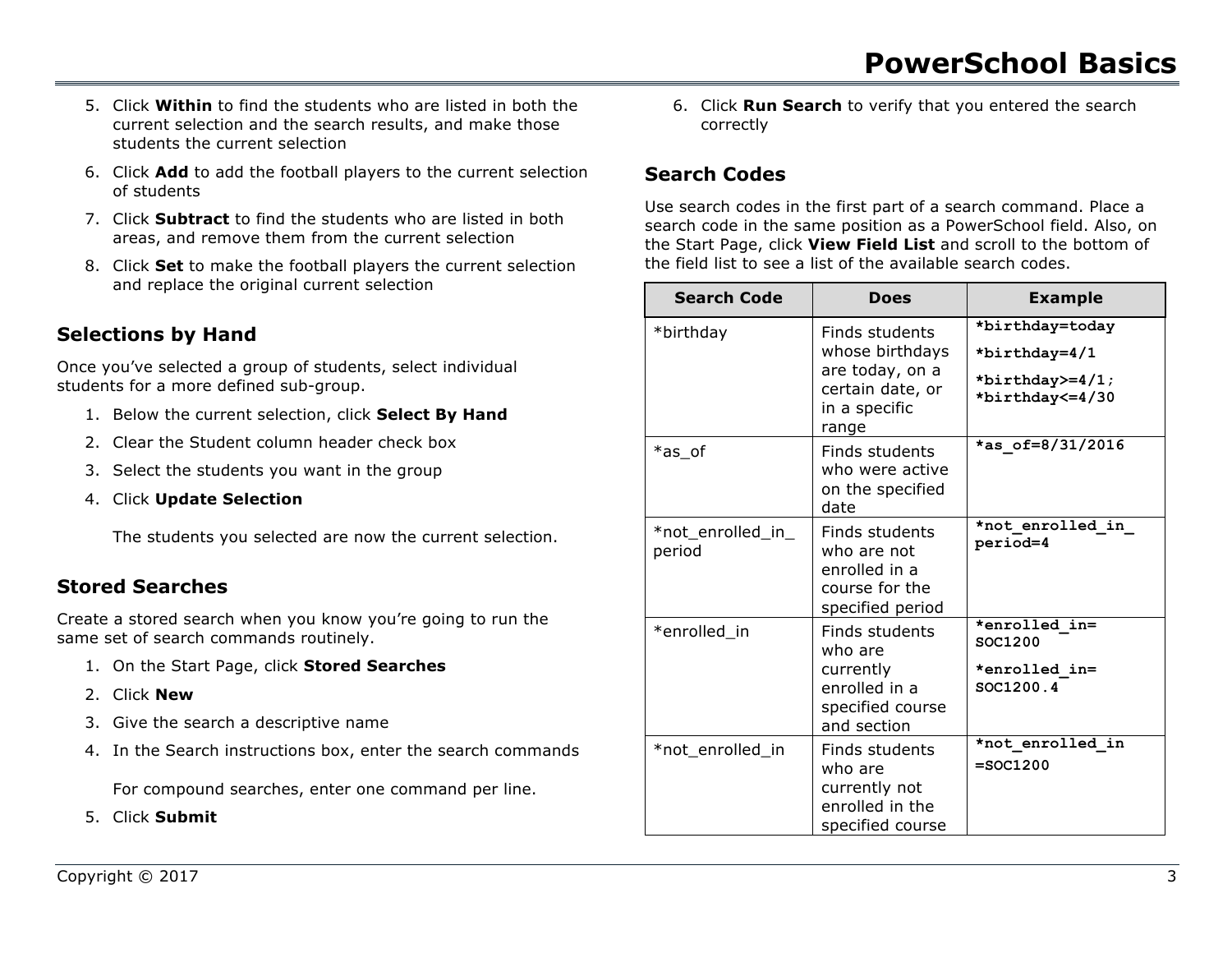# **PowerSchool Basics**

| <b>Search Code</b>          | <b>Does</b>                                                                                                                                                                | <b>Example</b>                                                                                                   |
|-----------------------------|----------------------------------------------------------------------------------------------------------------------------------------------------------------------------|------------------------------------------------------------------------------------------------------------------|
| *has_completed_<br>course   | Finds students<br>who have at<br>least one<br>historical grade<br>entry for the<br>specified course                                                                        | *has completed<br>$course = SOC1200$                                                                             |
| *has_not_<br>completed      | Finds students<br>who do not have<br>any historical<br>grade entries for<br>the specified<br>course                                                                        | *has not completed=<br>SOC1200                                                                                   |
| *cumulative<br>credit_hours | Finds students<br>with the<br>specified number<br>of credit hours                                                                                                          | *cumulative credit<br>hours=12<br>*cumulative credit<br>hours<15<br>*cumulative credit<br>hours>5                |
| *number_of_<br>classes      | Finds students<br>who are<br>currently<br>enrolled in the<br>specified number<br>of classes                                                                                | *number of classes=<br>5<br>*number of classes<<br>5<br>*number of classes><br>5<br>*number of classes#<br>6     |
| *attendance_<br>points      | Finds students<br>who have the<br>specified number<br>of attendance<br>points in any<br>course, during a<br>specified term,<br>or between a<br>specified range<br>of dates | *attendance points><br>9<br>*attendance points<br>(S1) > 9<br>*attendance<br>points (8/28/16,<br>$12/20/16$ ) >9 |

| <b>Search Code</b>     | <b>Does</b>                                                                                                            | <b>Example</b>                                                  |
|------------------------|------------------------------------------------------------------------------------------------------------------------|-----------------------------------------------------------------|
| *hours_requested       | Finds students<br>who have course<br>requests for the<br>specified number<br>of credit hours                           | *hours requested<6<br>*hours requested>8<br>*hours requested=10 |
| *special_program       | Finds students<br>who are enrolled<br>in the specified<br>special program                                              | *special program=<br>resource                                   |
| *fee.fee_balance       | Finds students<br>who owe money<br>on their student<br>fee accounts                                                    | *fee.fee balance>0                                              |
| *secondarystudent<br>S | Finds students<br>who are<br>scheduled in<br>classes at your<br>school but attend<br>another school in<br>the district | *secondarystudents=<br>a11                                      |

### **Smart Search**

Smart Search is an auto-completion feature that works with the search field. Once enabled, as you type in the search field, you will see a suggestion menu below the field relating to possible student or staff names, fields, or stored searches. Use the cursor to select one of the suggestions, or continue typing in the field.

#### **Enable Smart Search at the District Level**

You must enable Smart Search at the district level first, before you can use the Smart Search feature.

- 1. On the Start Page, switch to the district office
- 2. Click **District**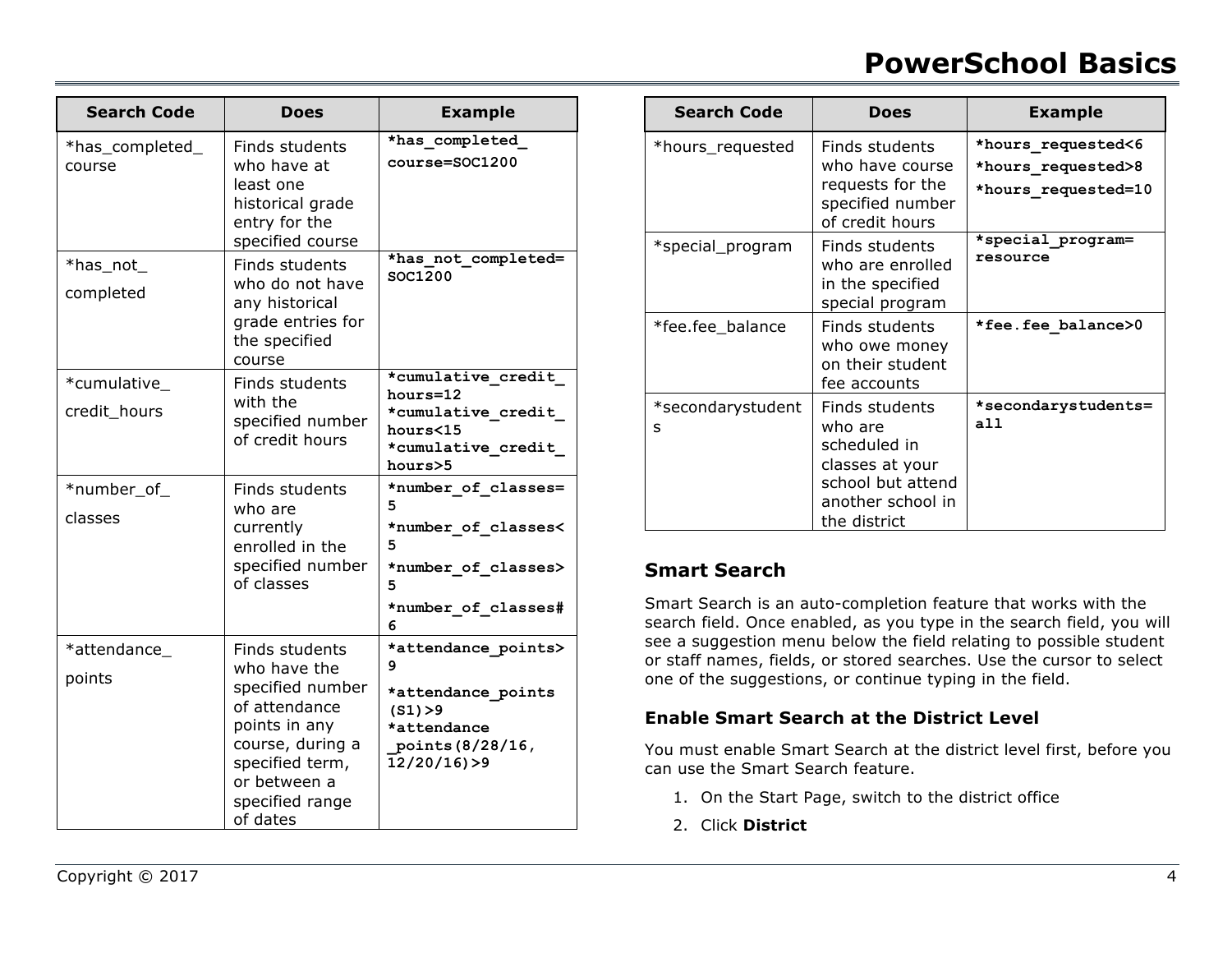- 3. Click **Miscellaneous**
- 4. Check **Enable Smart Search**
- 5. Click **Submit**

## **Enable Smart Search at the School Level**

Once enabled at the district level, you must enable Smart Search for each user. The security settings may affect your ability to enable the feature or the entry choices for the field. Contact your PowerSchool administrator for more information.

- 1. On the school Start Page, click **Personalize**
- 2. Click **Interface**
- 3. Check **Enable Smart Search**
- 4. Check **Include Inactive Student/Staff Results** (optional)
- 5. Click **Submit**

## **More Search Options**

The Start Page contains more options to find students and other users.

You've explored the links on the Students tab, but use the Staff tab to find teachers and staff members at the school.

Use the Parent tab to find users who have PowerSchool Parent Portal accounts.

Find another helpful search tool on the Teacher Schedules page. To view individual teacher schedules and class rosters, click **Teacher Schedules** in the main menu and select a teacher. View the teacher's class roster for a section by clicking the enrollment number.

You can make those students the current selection, or add those students to the current selection.

# **Individual Students**

Select an individual student to access the student pages. The pages you see will vary based on the security settings.

The student pages contain the student's information, including attendance, grades, demographic information, log entries, and class schedules. The information you need depends on the circumstances, but locating a student on campus is one of the most common requests. Use the following pages to find current-year schedule information:

- Quick Lookup
- Bell Schedule View
- List View
- Matrix View

# **Enter a Log Entry**

Use log entries to create permanent records of student interactions with staff, such as discipline incidents, visits to the nurse's office, or meetings with a counselor. The Log Entries student page contains a list of all the logs related to a student.

- 1. Search for and select a student
- 2. From the student pages menu, click **Log Entries**
- 3. Click **New**

The Date, Time, and Author fields are filled in automatically.

- 4. From the menu, choose a log type
- 5. Choose a subtype
- 6. If entering a discipline log, select a consequence from the menu
- 7. Enter a title for the entry
- 8. In the Log Entry Text box, enter a description for the log entry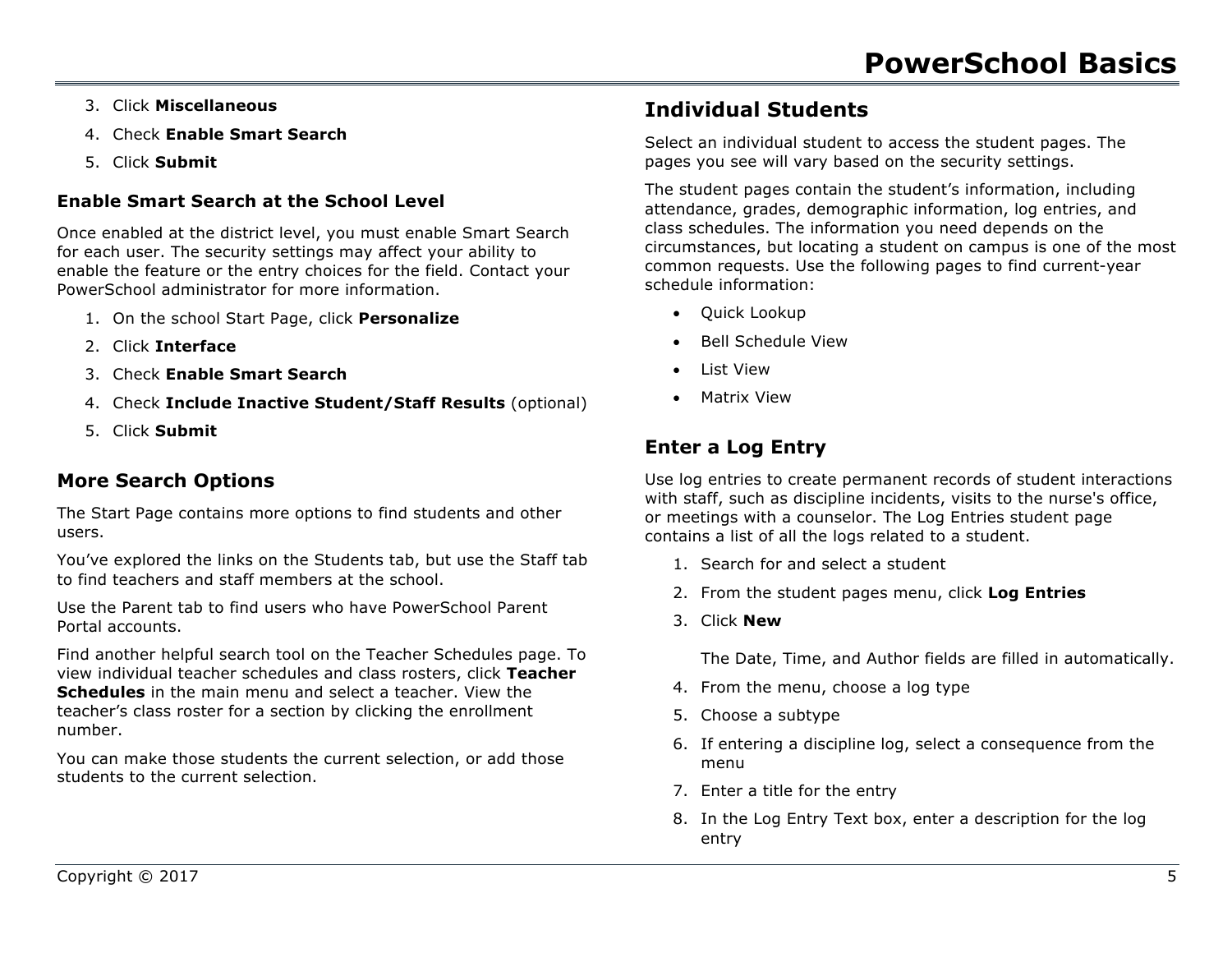9. If additional information is required by the policies of your state or region, enter it in the appropriate fields

| Date & Time                                  | @ 03:48 PM<br>⊞<br>12/19/2016          |
|----------------------------------------------|----------------------------------------|
| Author                                       | Ochoa, Pat                             |
| <b>Log Type</b>                              | $\Diamond$<br>Attendance               |
| Subtype (optional for discipline)            | $\Diamond$<br>03 Tardies               |
| <b>Consequence (optional for discipline)</b> | In School Suspension<br>$\ddot{\circ}$ |
| <b>Title</b>                                 |                                        |
| <b>Log Entry Text</b>                        | 3 tardies in one week                  |

10.Click **Submit**

## **Print a Report for an Individual Student**

Generate a report for a single student using built-in report templates.

- 1. Search for and select a student
- 2. From the student pages menu, click **Print A Report**
- 3. From the "Which report to print" menu, select a report
- 4. Determine the enrollment period if you are printing schedules, or the time period if you are printing a fee list
- 5. Select a watermark (optional), and choose when to print (default is ASAP)
- 6. Click **Submit**
- 7. On the "Report Queue (System) My Jobs" page, click **Refresh** to update the status of the report
- 8. When the status says Completed, click **View**
- 9. Use your browser's print function to print the report

## **Group Functions**

Once you select a group of students, you can perform a variety of tasks.

## **Store a Selection**

Create a stored selection of students when you will be working with the same group of students routinely.

- 1. Search for a group of students
- 2. Click the Select Function arrow and choose **Save Stored Selection**
- 3. Give the selection of students a descriptive name, such as **Top Students** or **Discipline Watch**
- 4. From the list of options, select **SAVE the current selection with a new name**
- 5. Click **Submit**

The new selection appears in the list below the options.

## **List Students**

Use the List Students function to create a quick report of student information by selecting certain fields.

- 1. Search for a group of students
- 2. Click the Select Function arrow and choose **List Students**
- 3. Enter a report title, such as **Student Helpers**
- 4. Type a field name, or click **Fields** and select a field from the Fields list
- 5. Enter a name for the column title

For example, if you added **lastfirst** under Field Name for column 1, then enter **Name** under Column Title for column 1.